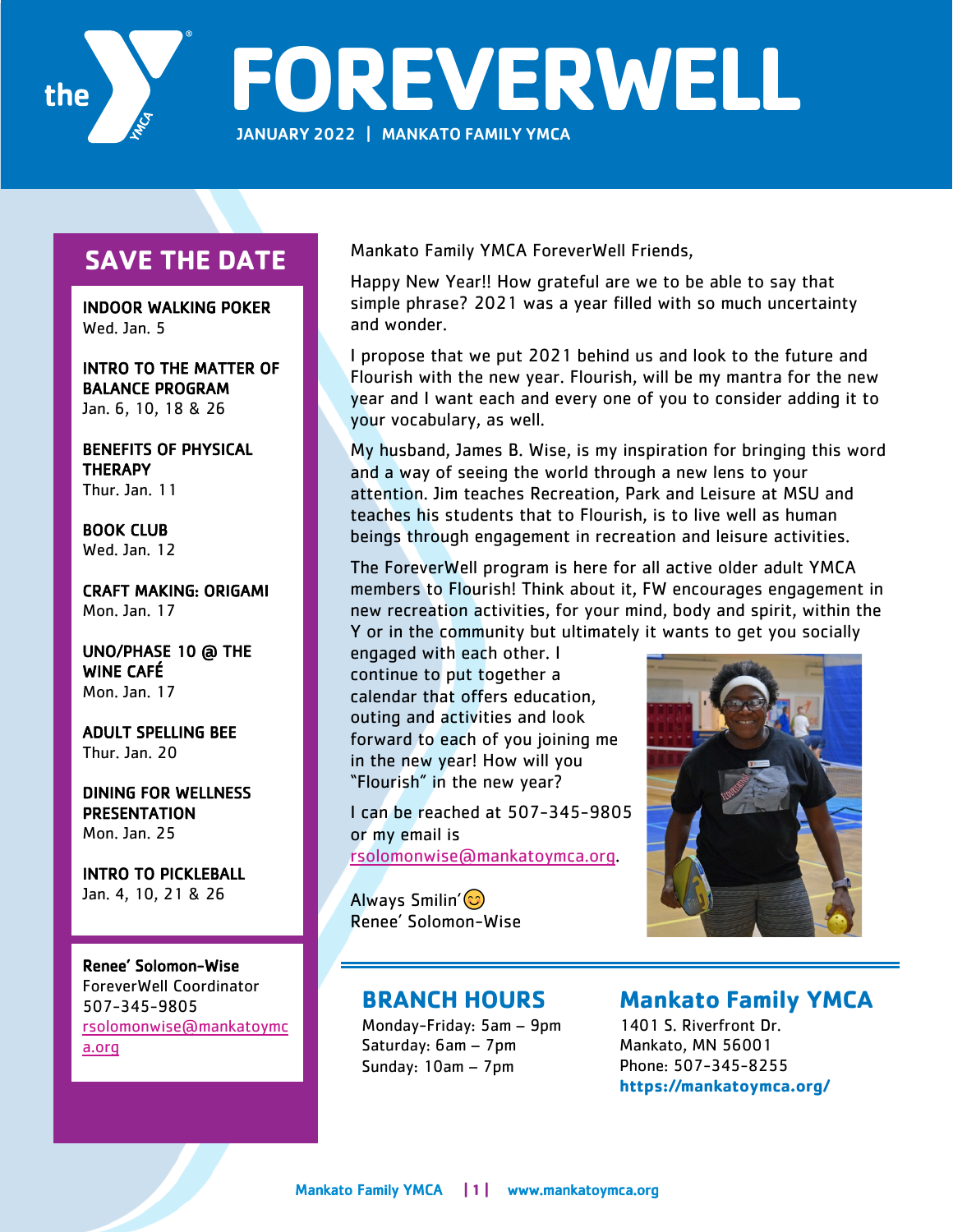# **JANUARY FOREVERWELL CALENDAR**

Find the full schedule online at: https://mankatoymca.org/foreverwell-program/ All classes/activities are subject to change or cancellation. \$ - Indicates cost for class or self-pay

| <b>MONDAY</b>                   | <b>TUESDAY</b>                          | <b>WEDNESDAY</b>     | <b>THURSDAY</b>                        | <b>FRIDAY</b>               |
|---------------------------------|-----------------------------------------|----------------------|----------------------------------------|-----------------------------|
| $\overline{\mathbf{3}}$         | 4                                       | 5                    | 6                                      | 7                           |
|                                 | Intro Pickleball:                       | Coffee & Chat        | Intro to the Matter                    | <b>FW YMCA</b>              |
| <b>NO</b>                       | 8:30am Blue Gym                         | 8:30am Lobby         | of Balance Class                       | Tour/Orientation:           |
|                                 |                                         |                      | 8:30am Lobby                           | 12:00pm Lobby               |
| <b>CLASSES</b>                  | Puzzles/Knitting                        | <b>Indoor Track:</b> |                                        |                             |
|                                 | <b>10am Room 203</b>                    | <b>Walking Poker</b> | Virtual Tai-Chi                        |                             |
|                                 |                                         | 10:30am Room 203     | $10:45am - 11:30am$<br>Aerobics Studio |                             |
|                                 |                                         |                      |                                        |                             |
| 10                              | 11                                      | 12                   | 13                                     | 14                          |
| Intro to the Matter             | <b>Benefits of Physical</b>             | Book Club: 9:30am    | <b>Circuit Training</b>                | Cribbage & Cards            |
| of Balance Class                | Therapy 9:00am                          | Pepsi Cube Area      | Wellness Ctr 8:30am                    | 9:00am Room 203             |
| 8:30am Lobby                    | <b>Room 203</b>                         |                      | <b>FW YMCA Tour</b>                    |                             |
| Intro Pickleball:               | Dominos Lunch (\$)                      |                      | 10am Lobby                             |                             |
| 10:15am Blue Gym                | & Bunco Rm 203                          |                      | Virtual Tai-Chi                        |                             |
|                                 | 11:45am (Sign up at                     |                      | $10:45am - 11:30am$                    |                             |
|                                 | the front desk)                         |                      | Aerobics Studio                        |                             |
| 17                              | 18                                      | 19                   | 20                                     | 21                          |
| Craft Time: Origami             | Intro to the Matter                     | Coffee & Chat:       | Spelling Bee for                       | Intro Pickleball:           |
| 9:15am Room 203                 | of Balance Class                        | 8:30am Lobby         | Adults 9:30am                          | 9:30am Blue Gym             |
| UNO/Phase 10 @                  | 8:30am Lobby                            |                      | <b>Room 203</b>                        |                             |
| Wine Café 4:00pm                |                                         | <b>Indoor Track:</b> |                                        | <b>FW YMCA</b>              |
| (Sign up at front desk)         | Walk/Lunch @                            | <b>Walking Poker</b> | Virtual Tai-Chi                        | Tour/Orientation:           |
|                                 | <b>Madison East Center</b>              | 10:30am Room 203     | $10:45am - 11:30am$                    | 11:00am Lobby               |
| <b>MARTIN</b><br>LUTHER<br>KING | 11:00am Meet at<br><b>Handi Medical</b> |                      | Aerobics Studio                        |                             |
| DAY                             |                                         |                      |                                        |                             |
| 24                              | 25                                      | 26                   | 27                                     | 28                          |
| Scrabble/Board                  | <b>FW YMCA</b>                          | Intro to the Matter  | <b>Strength Training</b>               | River Hills Walking:        |
| Games 9:00am                    | Tour/Orientation:                       | of Balance Class     | for Pickleball:                        | 9:00am (Meet at             |
| <b>Room 203</b>                 | 10:00 Lobby                             | 8:30am Lobby         | 9:45am Blue Gym                        | Target entrance in<br>mall) |
| <b>Presentation: Dining</b>     | <b>Pottery Painting</b>                 | Intro Pickleball:    | Virtual Tai-Chi                        |                             |
| for Wellness                    | @Artifact (\$)                          | 10:00am Blue Gym     | $10:45am - 11:30am$                    |                             |
| 11:45am Room 103                | 2:30 <sub>pm</sub>                      |                      | Aerobics Studio                        |                             |
|                                 |                                         |                      |                                        |                             |
| 31                              |                                         |                      |                                        |                             |
| <b>FW YMCA</b>                  |                                         |                      |                                        |                             |
| Tour/Orientation:               |                                         |                      |                                        |                             |
| 11:00am Lobby                   |                                         |                      |                                        |                             |
|                                 |                                         |                      |                                        |                             |
|                                 |                                         |                      |                                        |                             |
|                                 |                                         |                      |                                        |                             |